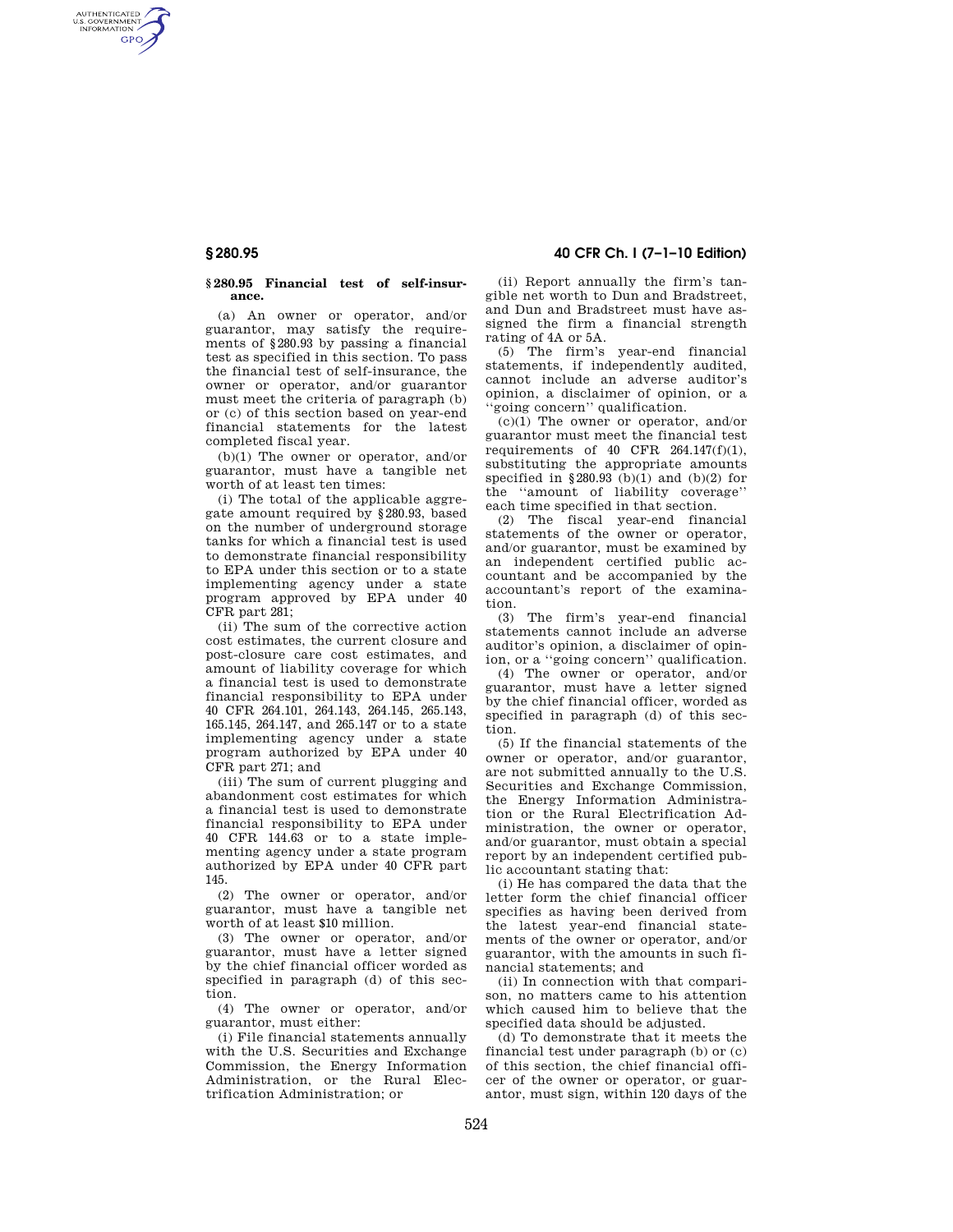## **Environmental Protection Agency § 280.95**

close of each financial reporting year, as defined by the twelve-month period for which financial statements used to support the financial test are prepared, a letter worded exactly as follows, except that the instructions in brackets are to be replaced by the relevant information and the brackets deleted:

LETTER FROM CHIEF FINANCIAL OFFICER

I am the chief financial officer of [insert: name and address of the owner or operator, or guarantor]. This letter is in support of the use of [insert: "the financial test of self-in-<br>surance." and/or "guarantee" to demsurance," and/or "guarantee"] to onstrate financial responsibility for [insert: ''taking corrective action'' and/or ''compensating third parties for bodily injury and property damage''] caused by [insert: ''suddent accidential releases'' and/or ''nonsudden accidential releases''] in the amount of at least [insert: dollar amount] per occurrence and [insert: dollar amount] annual aggregate arising from operating (an) underground storage tank(s).

Underground storage tanks at the following facilities are assured by this financial test or a financial test under an authorized State program by this [insert: ''owner or operator,'' and/or ''guarantor'']: [List for each facility: the name and address of the facility where tanks assured by this financial test are located, and whether tanks are assured by this financial test or a financial test under a State program approved under 40 CFR part 281. If separate mechanisms or combinations of mechanisms are being used to assure any of the tanks at this facility, list each tank assured by this financial test or a financial test under a State program authorized under 40 CFR part 281 by the tank identification number provided in the notifi-

cation submitted pursuant to 40 CFR 280.22 or the corresponding State requirements.]

A [insert: ''financial test,'' and/or ''guarantee''] is also used by this [insert: ''owner or operator,'' or ''guarantor''] to demonstrate evidence of financial responsibility in the following amounts under other EPA regulations or state programs authorized by EPA under 40 CFR parts 271 and 145:

| <b>EPA</b> Regulations                | Amount |
|---------------------------------------|--------|
| Closure (§§ 264.143 and 265.143)      | \$     |
| Post-Closure Care (§§ 264.145 and     |        |
|                                       | \$     |
| Liability Coverage (§§264.147         |        |
| and 265.147)                          | \$     |
| Corrective Action $(\S\S 264.101(b))$ | \$     |
| Plugging and Abandonment              |        |
|                                       | \$     |
|                                       | \$     |
| Post-Closure Care                     | \$     |
| Liabilitly Coverage                   | \$     |
| Corrective Action                     | S.     |
| Plugging and Abandonment              | S.     |
|                                       | \$.    |

This [insert: ''owner or operator,'' or ''guarantor''] has not received an adverse opinion, a disclaimer of opinion, or a ''going concern'' qualification from an independent auditor on his financial statements for the latest completed fiscal year.

[Fill in the information for Alternative I if the criteria of paragraph (b) of §280.95 are being used to demonstrate compliance with the financial test requirements. Fill in the information for Alternative II if the criteria of paragraph (c) of §280.95 are being used to demonstrate compliance with the financial test requirements.]

### *Alternative I*

| 1.  | Amount of annual UST aggregate coverage being assured by a<br>financial test, and/or guarantee                                      | S.        |
|-----|-------------------------------------------------------------------------------------------------------------------------------------|-----------|
| 2.  | Amount of corrective action, closure and post-closure care costs,<br>liability coverage, and plugging and abandonment costs covered |           |
|     | by a financial test, and/or guarantee                                                                                               | \$        |
| 3.  | Sum of lines 1 and 2                                                                                                                | \$.       |
| 4.  | Total tangible assets                                                                                                               | \$        |
| 5.  | Total liabilities [if any of the amount reported on line 3 is<br>included in total liabilities, you may deduct that amount from     |           |
|     | this line and add that amount to line 6]                                                                                            | \$        |
| 6.  | Tangible net worth [subtract line 5 from line 4]                                                                                    | \$        |
|     |                                                                                                                                     | No<br>Yes |
| 7.  | Is line 6 at least \$10 million?                                                                                                    |           |
| 8.  | Is line 6 at least 10 times line 3?                                                                                                 |           |
| 9.  | Have financial statements for the latest fiscal year been filed<br>with the Securities and Exchange Commission?                     |           |
| 10. | Have financial statements for the latest fiscal year been filed<br>with the Energy Information Administration?                      |           |
| 11. | Have financial statements for the lastest fiscal year been filed                                                                    |           |
|     | with the Rural Electrification Administration?                                                                                      |           |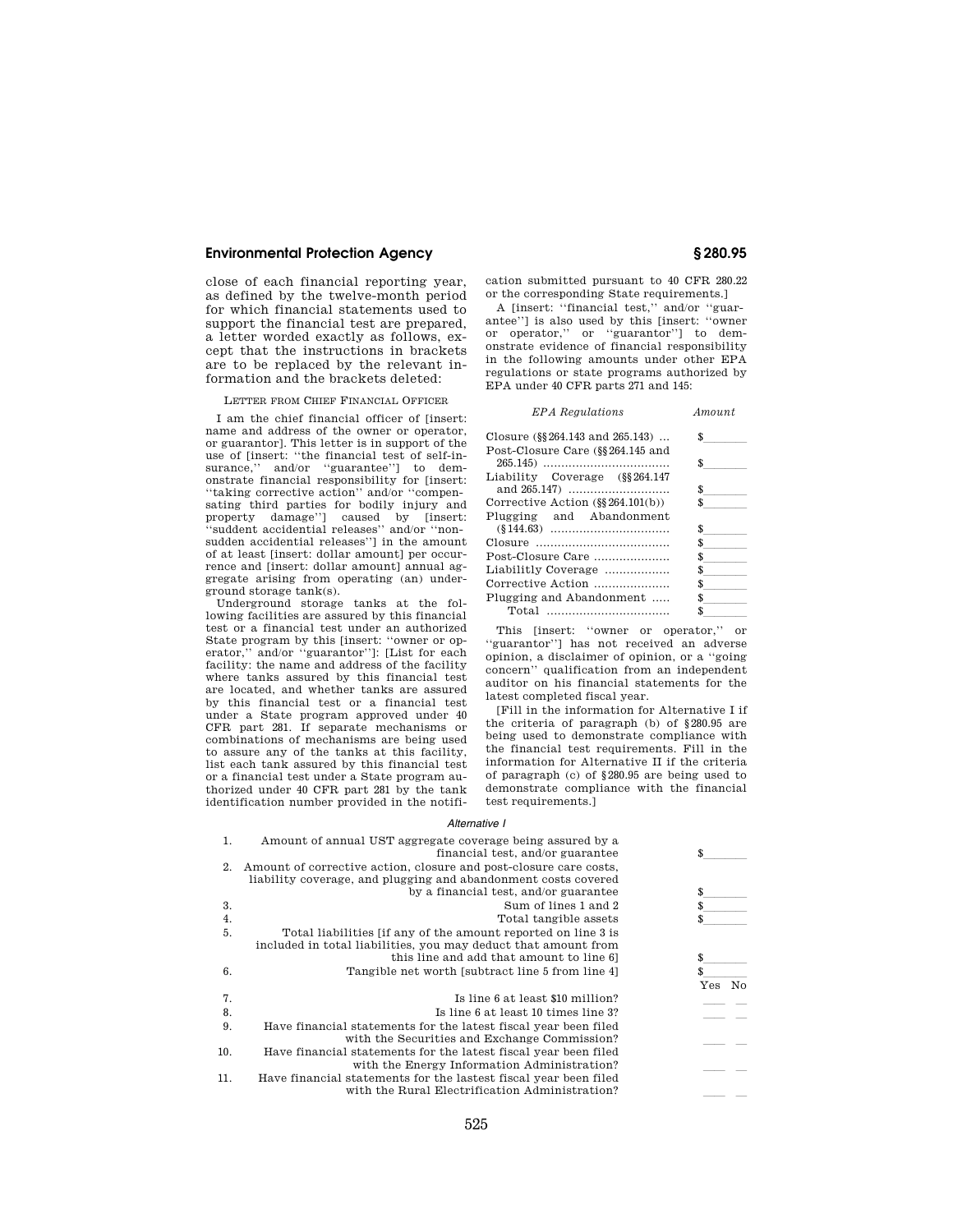# **§ 280.95 40 CFR Ch. I (7–1–10 Edition)**

|     | Alternative I-Continued                                            |           |
|-----|--------------------------------------------------------------------|-----------|
| 12. | Has financial information been provided to Dun and Bradstreet,     |           |
|     | and has Dun and Bradstreet provided a financial strength rating    |           |
|     | of 4A or 5A? [Answer "Yes" only if both criteria have been met.]   |           |
|     |                                                                    |           |
|     | Alternative II                                                     |           |
| 1.  | Amount of annual UST aggregate coverage being assured by a         |           |
|     | test, and/or guarantee                                             | \$        |
| 2.  | Amount of corrective action, closure and post-closure care costs,  |           |
|     | liability coverage, and plugging and abandonment costs covered     |           |
|     | by a financial test, and/or guarantee                              | \$        |
| 3.  | Sum of lines 1 and 2                                               | \$        |
| 4.  | Total tangible assets                                              | \$        |
| 5.  | Total liabilities (if any of the amount reported on line 3 is      |           |
|     | included in total liabilities, you may deduct that amount from     |           |
|     | this line and add that amount to line 6]                           | \$        |
| 6.  | Tangible net worth [subtract line 5 from line 4]                   | \$        |
| 7.  | Total assets in the U.S. [required only if less than 90 percent of |           |
|     | assets are located in the U.S.]                                    | \$        |
|     |                                                                    | Yes<br>No |
| 8.  | Is line 6 at least \$10 million?                                   | \$        |
| 9.  | Is line 6 at least 6 times line 3?                                 |           |
| 10. | Are at least 90 percent of assets located in the U.S.? [If "No,"   |           |
|     | complete line 11.1                                                 |           |
| 11. | Is line 7 at least 6 times line 3?                                 |           |
|     | [Fill in either lines 12-15 or lines 16-18:]                       |           |
| 12. | Current assets                                                     | \$.       |
| 13. | Current liabilities                                                |           |
| 14. | Net working capital [subtract line 13 from line 12]                |           |
|     |                                                                    | No<br>Yes |
| 15. | Is line 14 at least 6 times line 3?                                |           |
| 16. | Current bond rating of most recent bond issue                      |           |
| 17. | Name of rating service                                             |           |
| 18. | Date of maturity of bond                                           |           |
| 19. | Have financial statements for the latest fiscal year been filed    |           |
|     | with the SEC, the Energy Information Administration, or the        |           |
|     | Rural Electrification Administration?                              |           |
|     |                                                                    |           |

[If ''No,'' please attach a report from an independent certified public accountant certifying that there are no material differences between the data as reported in lines 4–18 above and the financial statements for the latest fiscal year.]

[For both Alternative I and Alternative II complete the certification with this statement.]

I hereby certify that the wording of this letter is identical to the wording specified in 40 CFR part 280.95(d) as such regulations were constituted on the date shown immediately below.

[Signature] [Name] [Title] [Date]

(e) If an owner or operator using the test to provide financial assurance finds that he or she no longer meets the requirements of the financial test based on the year-end financial statements, the owner or operator must obtain alternative coverage within 150

days of the end of the year for which financial statements have been prepared.

(f) The Director of the implementing agency may require reports of financial condition at any time from the owner or operator, and/or guarantor. If the Director finds, on the basis of such reports or other information, that the owner or operator, and/or guarantor, no longer meets the financial test requirements of  $$280.95(b)$  or (c) and (d), the owner or operator must obtain alternate coverage within 30 days after notification of such a finding.

(g) If the owner or operator fails to obtain alternate assurance within 150 days of finding that he or she no longer meets the requirements of the financial test based on the year-end financial statements, or within 30 days of notification by the Director of the implementing agency that he or she no longer meets the requirements of the financial test, the owner or operator